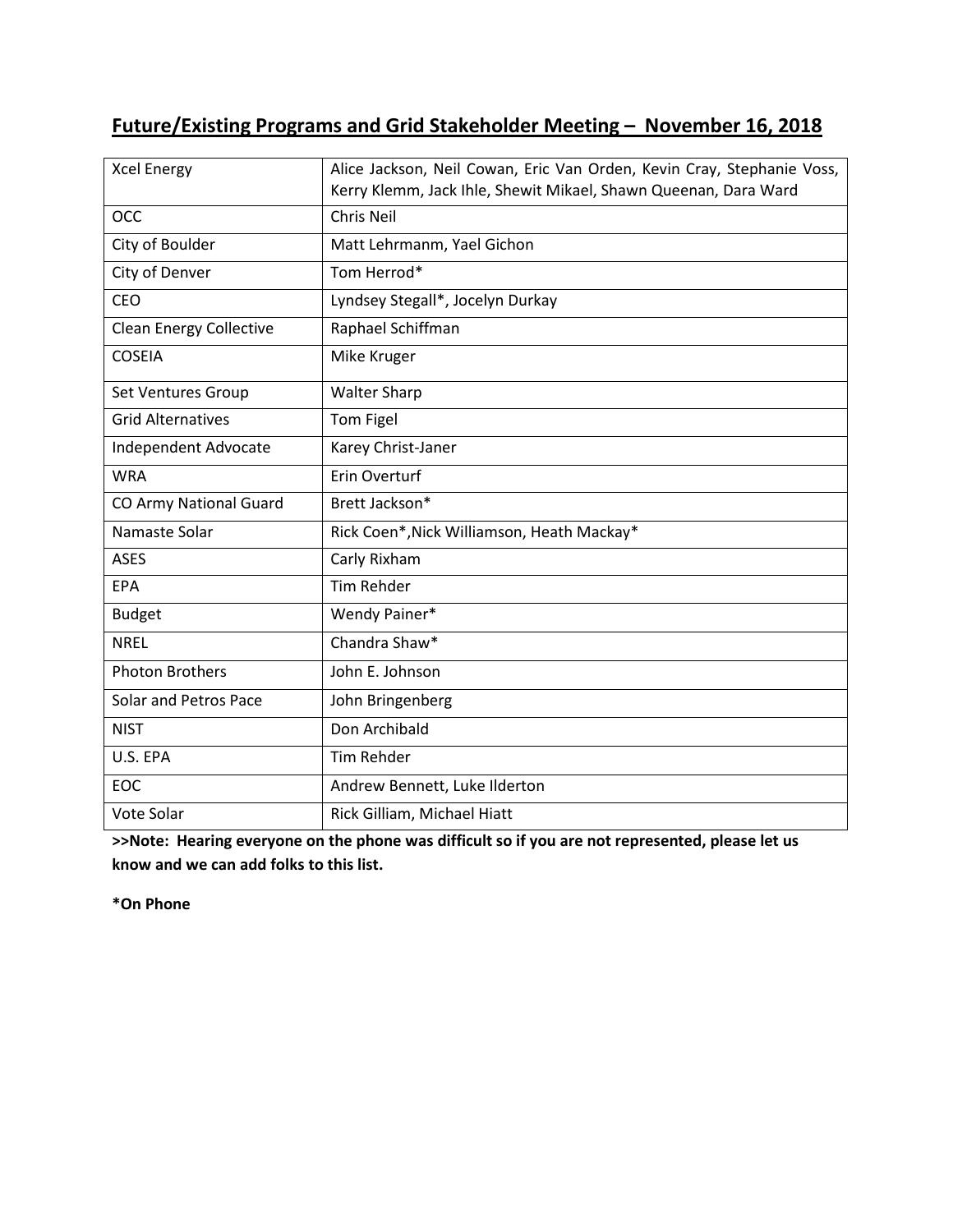# **I. Welcome & Introductions**

Kevin started meeting with introductions and Neil went over action items from last meeting.

## A. **Admin and Action Items**

## a. **Wind source to Renewable connect**

- i. The federal government has the largest interest in this.
- ii. This is ongoing/ closed

## b. **Stakeholder Website**

i. How often is this used? A lot of material on the site is on the RESA summary report, so Xcel is thinking about only having the current year information-Taking down everything pre-2018

## c. **Monthly RESA Report**

i. Xcel is hesitant about housing this information in another report. Since the PUC website contains all of the reports.

# **II. Renewable\*Connect – Eric Van Orden**

## **a. Residential**

- i. Potential discussion about Windsource/Renewable\*Connect transition, does this mean dropping windsource to transition to Renewable\*Connect?
- ii. Can you get credit for windsource AND R\*C?

## **b. Commercial**

- i. 572 Participants
- **c. SG &PG Customers**
	- i. 153 premises, 39.7 MW

## *Discussion*

Do you have data on how much demand there is?

• Over 100 MW of interest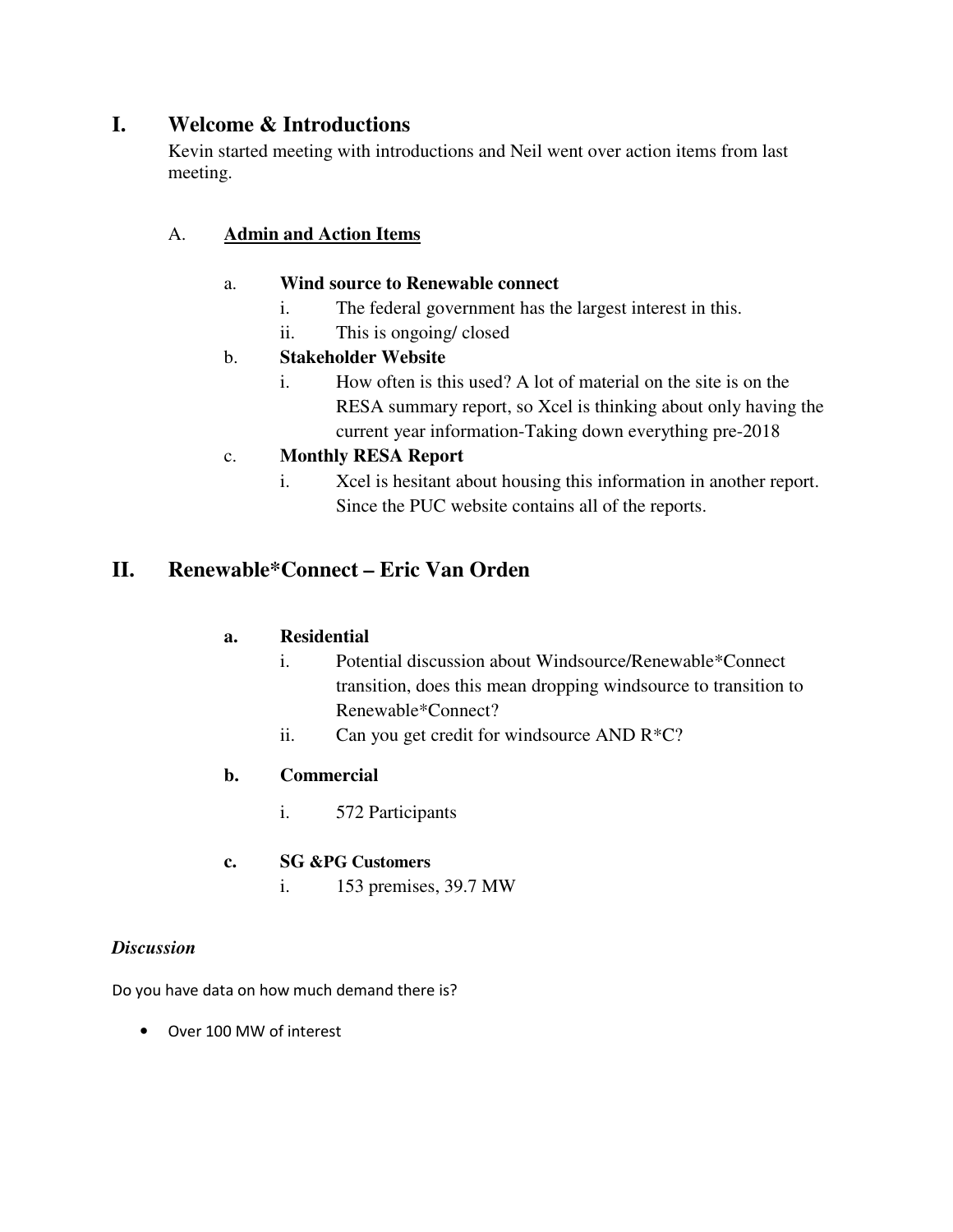Is there data or insight if the residential opening was longer, that they would've increased? If we had the capacity available?

• Residential customers had 2 months to enroll prior to larger commercial projects. This seems to have increased enrollment.

Is the 100 mW of interest because a few large customers didn't enroll fast enough?

• Of that 100 MW of interest, there was a portion of that was able to enroll in the last enrollment period of renewable connect.

Could you explain the allocation systems for the Renewable connect enrollment?

- We're not sure. We can reach out to Account Management.
- Kevin: Everyone got 20% of what they asked for.
- The credits were filed yesterday

Can you switch your RECS to another property that is on Renewable connect?

- Eric: Windsource can be layered on any other program. But the Windsource can only cover the remaining kW that is not covered by the other program the customer is enrolled in.
- WRA: They feel that Windsource doesn't make sense with today economics and charging a person a "good person tax" doesn't make sense.
- Phone: Solar Gardens customer does not receive the REC, but Renewable Connect customer does receive the REC.

Can you end up with a negative bill balance?

• Yes, that is a possibility.

#### **d. Solar\*Rewards/Dashboards**

- i. Many of the NEM large projects, many will not come into fruition.
- ii. In the settlement agreement 139 MW for Solar Rewards capacity and we are well above it.
- iii. Currently, NEM is 3MW per month, while SR is 1 mW per month of applications.

## *Discussion*

City of Boulder: Is there a range or estimate for the incentive for the large?

• We cannot disclose that.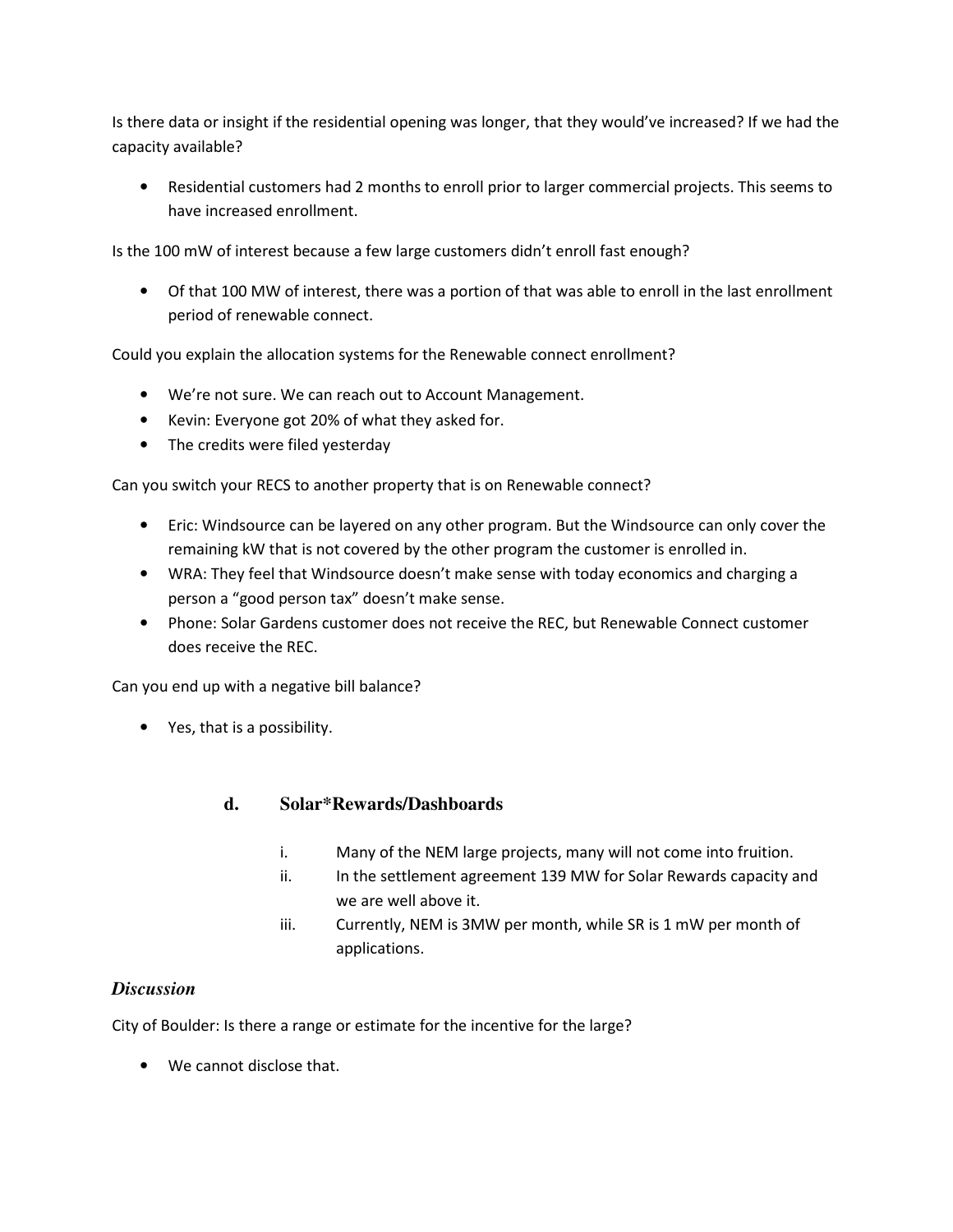CEO: Why was there such a large increase of cancelled applications in 2018?

• We are not sure, maybe the customers cancelled because the project would not be completed by the end of the year

Kerry: Solar Rewards projects take longer to get done. Why?

• No one's sure. This is something more to explore.

Will there be a continuation of the Solar Rewards program?-Namaste Nick

- Nick: I find it annoying to explain to customers.
- WRA: Solar Rewards program needs to be used to leverage communities and customers that would not traditionally enroll, such as low income customers. WRA believes the RES statute requires some sort of DG solar program.
- Cary: This is all dependent on the new RES plan, with the new governor.

WRA: The rec and the incentive are being conflated. She agrees that the incentives should decrease, but REC still have value and XCEL is still purchasing RECs from customers. Xcel needs REC in order to meet DG requirements. Since more customers are now going to be net-metering only, Xcel will need to think about where it will get it's RECS.

Boulder: Is there an ability to shift capacity between small, medium, and large? Why is there a RFP for large program?

- Kerry: It's cost effective to bid.
- Boulder: This is not accessible; we feel that there is no transparency in this process. Could you we receive information on what BIDS people are getting.
- Kevin: Cost effectiveness is the largest criteria. If there was a lack of bidding and there was a set incentive cost, we would see less demand to enroll.

#### **e. Medium Program**

- i. Medium program is seeing less and less enrollment. There was a lot of duplicates.
- ii. 24 MW per year are allocated to medium program.

#### *Discussion*

Why are there not as many completions? - Namaste Nick

- We don't know. It could be due to the nature of the projects.
- There was debate on the chart.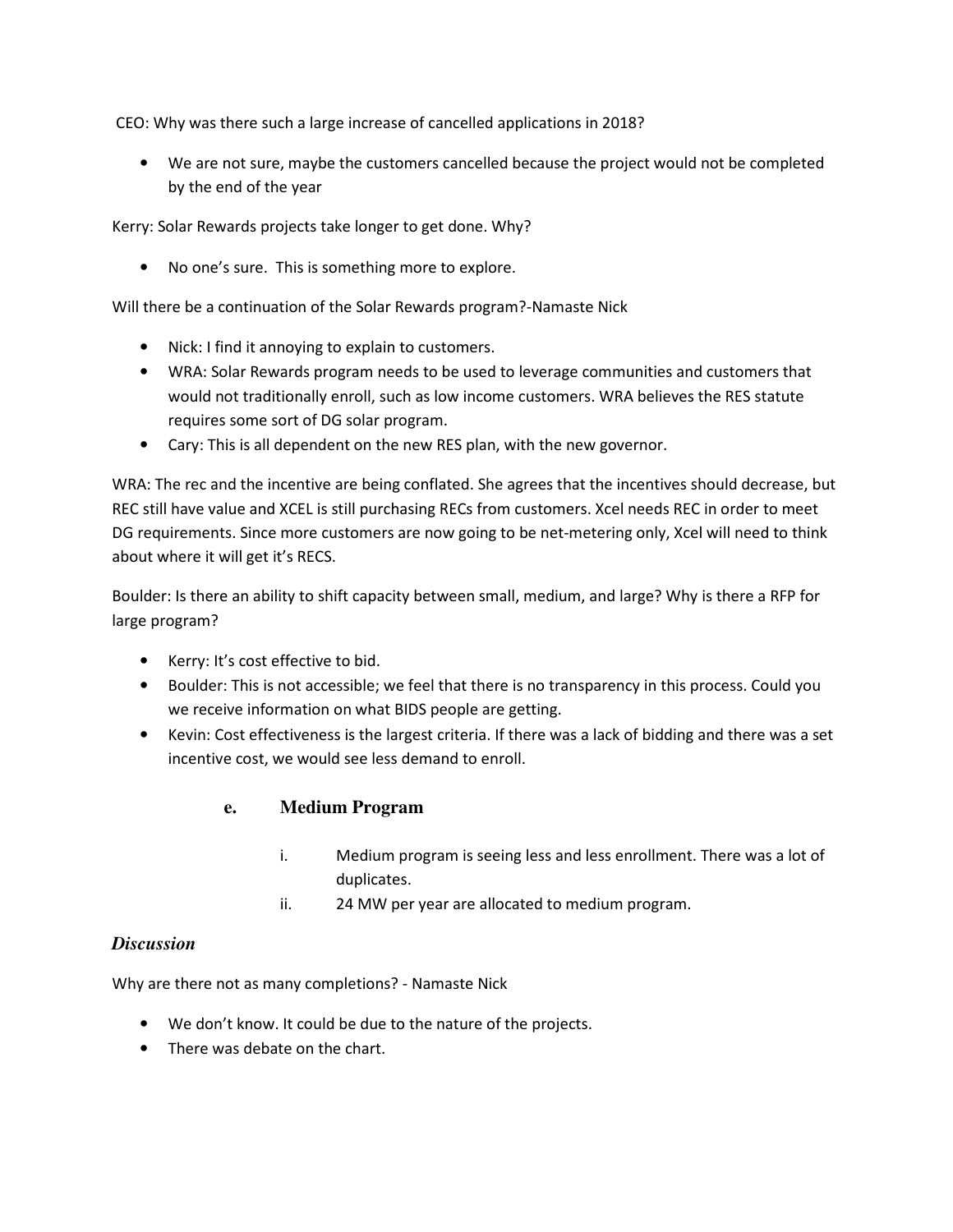## **f. Small Solar Rewards**

#### *Discussion*

Does the large program have negative prices for RECs?

• No, that would make no sense. You could just be NEM customer…

Why are the medium application not selling out, the REC is too low?-COSEIA Mike

- The incentive is set from the settlement.
- This change occurred linearly, it was not a sharp decrease. This seems to be a larger market trend, external from XCEL energy's incentive offering.

Will there be any changes to the SPVTOU commercial rate?-Chris

• Their members don't like the rate. They don't like the qualification standards for the rate and wanted to let everyone know that pain point still exists.

# **III. COSEIA – New CEO – Mike Krueger**

## **IV. Solar Rewards Community Presentation – Shawn Queenan**

- **a. There was a slowdown in the development in project due to the Colorado board.**
- **b. There's been a change in customer enrollment.** 
	- i. 2018
		- a. More of the allocation is going to municipalities, schools, universities.
		- b. We will adjust accordingly, to meet this demand and imbalance.
	- ii. Kevin
		- a. Residential dropped from 20% to 10%
		- b. Market based developers are targeting the commercial sector.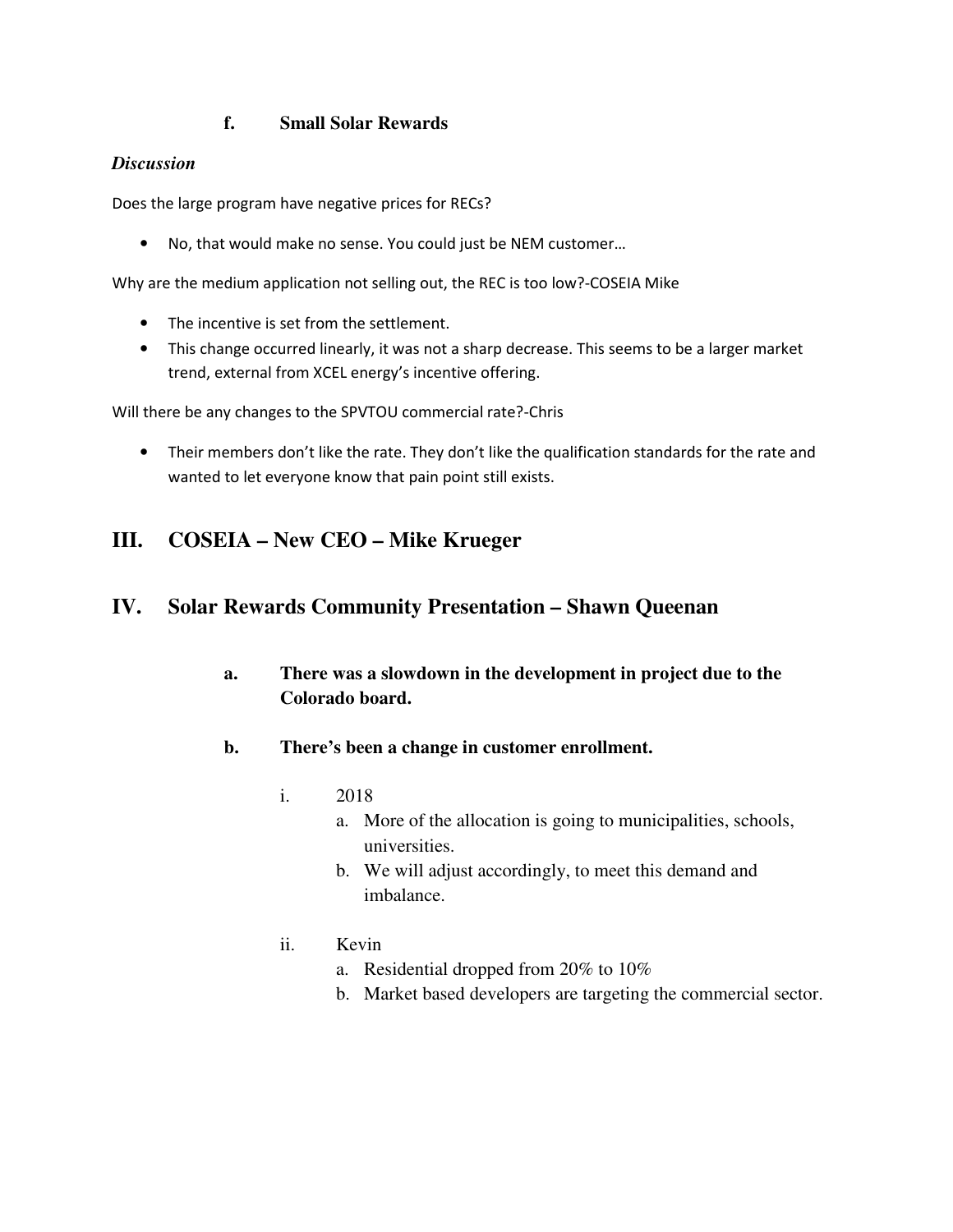iii. 2019 Overview

- a. We are seeing less bids in this opening
	- 1. **Walter:** It is not profitable to create a 100 MW system, instead of 4 20MW systems or interconnected multiple buildings at once. The economies of scale are not there.
	- 2. **Xcel** would like to set up a working group for the 2019 RFP release.

Walter: Mid December would be a good time for this subgroup to meet up and create a plan.

All stakeholders agree for Mid-December

#### *Discussion*

Is 2018 RFP included in this report?

• 2018 RFP awards have not been announced yet so it's not included in this dashboard.

Why is there less residential?

- Commercial customers are easier to manage than many residential customers.
- Boulder: The larger administrative costs and pain as well as the amount of allocation is why this trend is occurring.
- Commercial customers are more dependable to finance and manage in general.
- Many installers have a waitlist of customers wanting to bid, if there's an opening the installer would preferably be commercial buildings.

WRA: Believes the limited competitive bids with negative pricing is the reason why installers choose easier customers like commercial customers. Thinks that the trend where less residential customers are signing up, is going to increase.

Walter: Thought that the change to the load factor would help residential customers, but this did not occur.

Cary: This trend shows potential for a new product. Finding another way to satisfy this demand

WALTER Sharp: We see a lot of customers enroll in the Solar community program instead of the medium program since it is more profitable.

Kevin: This could have affected t medium program enrollment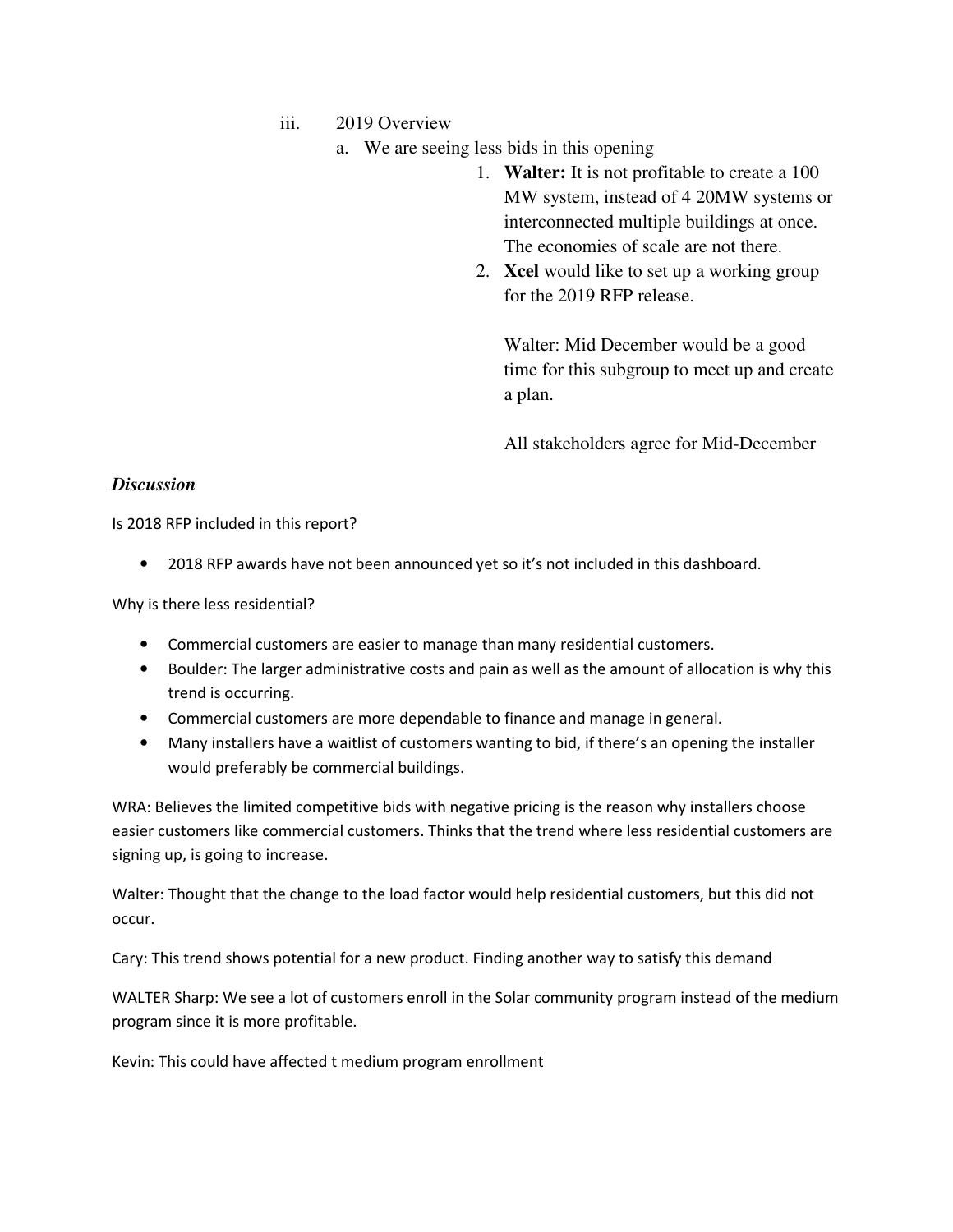Do you know of any gardens that fall out?

That has not occurred; all solar gardens have been complete.

# **V. Solar Floating Photovoltaic Opportunities – Walter Sharp**

**a. See presentation** 

# **VI. Check-In & Look Forward – Alice Jackson**

- **a. 2016 we took a different approach working together**.
	- i. Is it working? What isn't working? More or less what you thought you'd get out of it.

#### *Discussion*

**Walter** – He welcomes the group and likes that he can come in even if he is not an intervenor. It broadened the group.

- **Karey**  Community Choice Aggregation thinks Xcel should start the formal planning if passed. Would want Xcel to find a way for communities to go 100% renewable – but under Xcel.
	- $\circ$  Alice went on a tour of the state, and is working with communities.
	- o Walter Single Net-Metering Aggregation
		- Alice: This is a program and system that utilities have difficulty adopting because it's using Utility resources with very little return.
	- o (CEC) Solar Developer perspective– Above average, likes the website and resources

#### **Erin Overturf –**

- o Least amount of attention
	- thinking about future programs/pilots. Might want to work together to see how to implement new offerings.
		- $\bullet$  FV's
		- Collaborate
- o Alice: Brainstorming program and pilot improvements/ideas.

#### **ACTION ITEM: List of what we have talked about in the past (Maybe subgroup)**

**John J** - PVTOU Rate – How do we do Medium program better?

**Brett Jackson –** How do you feel it is going? How do you think we can do better?